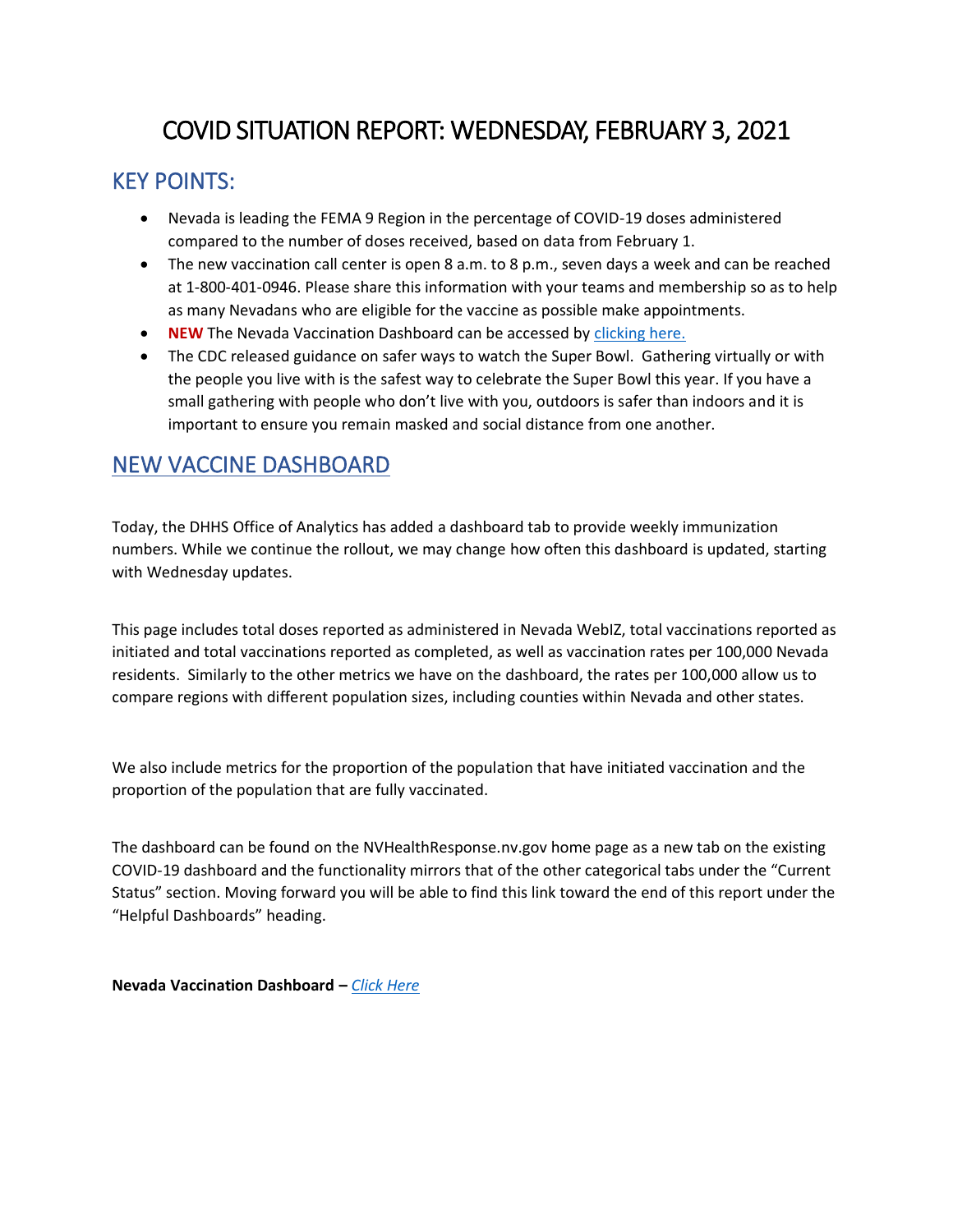

## FEBRUARY 3 COVID-19 VACCINE RESPONSE MEDIA UPDATE

Today, Julia Peek, Deputy Administrator of Community Health Services was joined by Candice McDaniel, Health Bureau Chief for the Bureau of Child, Family, and Community Wellness, and Kyra Morgan, Department of Health and Human Services, Chief Biostatistician to provide updates on Nevada's ongoing COVID-19 response, testing, and reporting during a teleconference with members of the media.

### **COVID VACCINATION CALL CENTER**

The Nevada Department of Health and Human Services launched a vaccination call center to answer questions and assist those who may need help making an appointment. Through the call center, Nevadans can access county-specific updates and information as more Nevadans become eligible to receive the COVID-19 vaccine. There are many reasons that the centralized call center was initiated.

First, it is important to ensure anyone who is eligible for a vaccine has an easy way to navigate appointment booking. Ensuring equity is the cornerstone of the vaccination efforts. **If someone does not have easy access to the Internet or a smart phone, they can use the call center for support.** 

Second, the Department wants to ensure that if an individual is not in the current group being vaccinated, they can note their interest in vaccination through the NV COVID Fighter website. This is also supported by the call center resources.

Those who can make an appointment online are encouraged to continue to do so. If Nevadans know a seniors or individuals that might struggle with accessing these resources, they are encouraged to assistance their fellow Nevadans with this process. The call center started with soft launch on Jan. 26. On that day, the center received a total of 210 calls. On Feb. 1 the call center received a total of 3,426 inbound calls with an average time to answer of 3.51 minutes, and average time on the phone of 6.26 minutes. Yesterday, there were a total of 1,474 calls.

The number of calls is expected to increase. The call center is currently staffed to take 15,000 calls per week, at 15 minutes each. The call center is capable of increase capacity if the volume is more than it is currently configured to support. The call center has bilingual staff that speak English and Spanish and also can access the language line for other languages as needed. **The call center is open 8 a.m. to 8 p.m., seven days a week and can be reached at 1-800-401-0946. Please share this information with**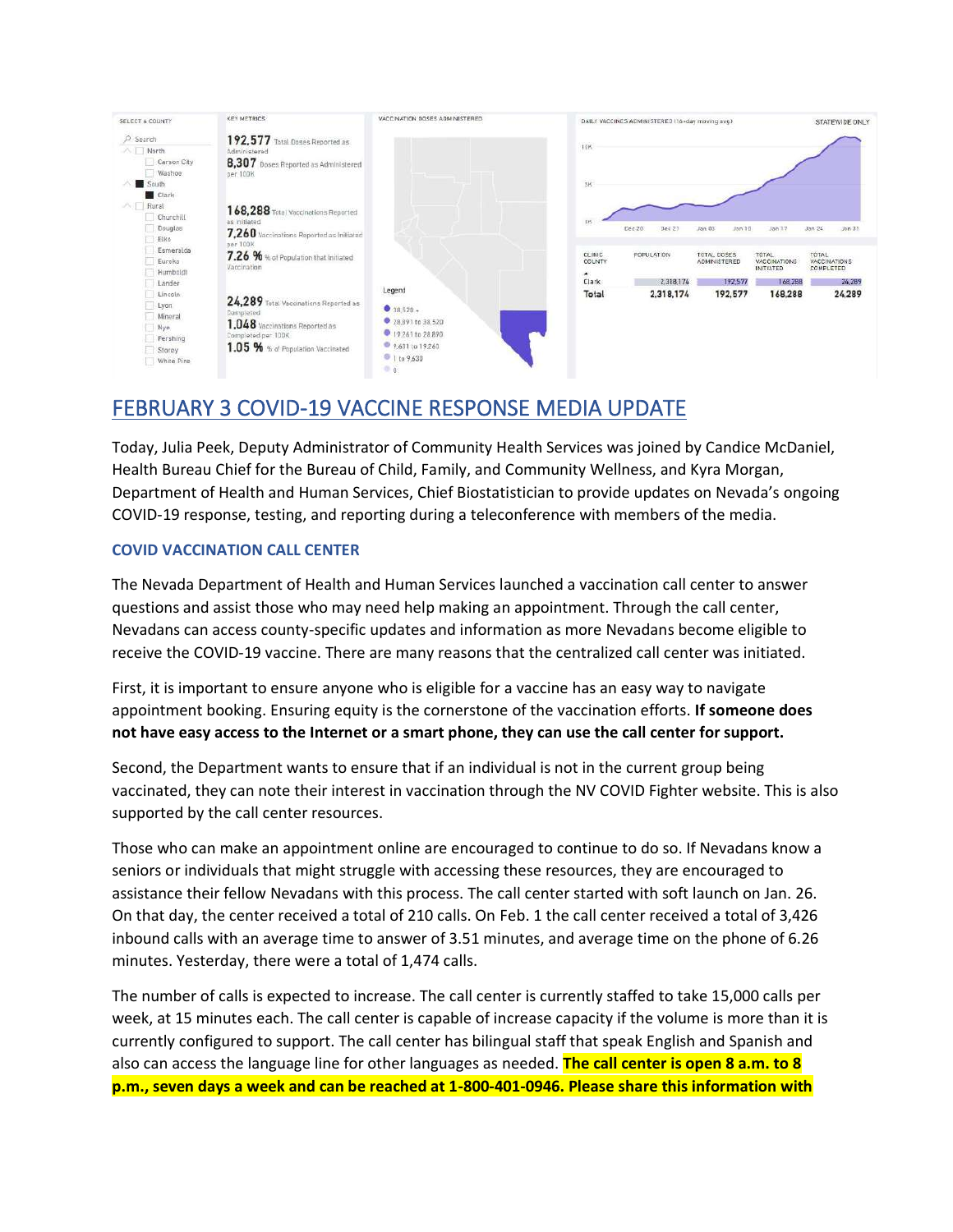### **your teams and membership so as to help as many Nevadans who are eligible for the vaccine as possible make appointments.**

The latest vaccination information is available on NVCOVIDFighter.org.

### **COVID VACCINATION DASHBOARD DATA**

Today, the DHHS Office of Analytics, added a dashboard tab to provide weekly immunization numbers. For now, dashboard updates will occur on Wednesdays. This page includes total doses reported as administered in Nevada WebIZ, total vaccinations reported as initiated and total vaccinations reported as completed, as well as vaccination rates per 100,000 Nevada residents. Metrics for the proportion of the population that have initiated vaccination and the proportion of the population that are fully vaccinated are included.

The dashboard can be found on the NVHealthResponse.nv.gov home page as a new tab on the existing COVID-19 dashboard and the functionality mirrors that of the other categorical tabs under the "Current Status" section. It is also important to note that the county assignment is based on the clinic where the vaccination was administered. Here is th[e direct link](https://app.powerbigov.us/view?r=eyJrIjoiMjA2ZThiOWUtM2FlNS00MGY5LWFmYjUtNmQwNTQ3Nzg5N2I2IiwidCI6ImU0YTM0MGU2LWI4OWUtNGU2OC04ZWFhLTE1NDRkMjcwMzk4MCJ9) to the dashboard.

### **COVID VACCINATION EFFORTS**

As of February 2, 288,531 doses of COVID-19 vaccine have been administered and reported to NV WebIZ. Nevada is leading the FEMA 9 Region in the percentage of COVID-19 doses administered compared to the number of doses received, based on data from February 1. As of yesterday, 417,875 doses of vaccine have been distributed in Nevada, including to our pharmacy partners.

On Monday and Tuesday of this week, Nevada providers received a mix of 49,075 first and second doses. Since the delivery schedule is still not well defined, the State will not include doses in the State on the dashboard at this time. The team is working to identify the best way to accurately share this information in the future. It is through the concentrated work at the state level that Nevada is the leader in Region 9 for doses administered compared to doses reviewed.

The state continues to refine processes and breakdown barriers, including clearing a data entry backlog of approximately 20,000 doses in Southern Nevada. Through resources provided by FEMA and other State resources, the backlog has been eliminated. The State will continue to work with Southern Nevada to ensure this does not happen in the future. At the Governor's behest, the State continues to work with federal agencies to ensure as many doses of these vaccines are coming to the State as possible. All States continue to seek more doses of the vaccine and share the same concerns. The vaccination team continues to ensure all possible doses of the vaccines are ordered as soon as they become available. Nevada is ready for it now. The State continues to work proactively with the counties to set up sites, clear backlogs and ensure the playbook is followed, ensuring our most vulnerable populations are reached. **The State continues to have productive conversations with the federal government regarding Nevada's vaccine allocation, including an acknowledgement that Nevada is ordering all the first doses allocated to the State.** 

#### **GOVERNOR'S OFFICE UPDATE**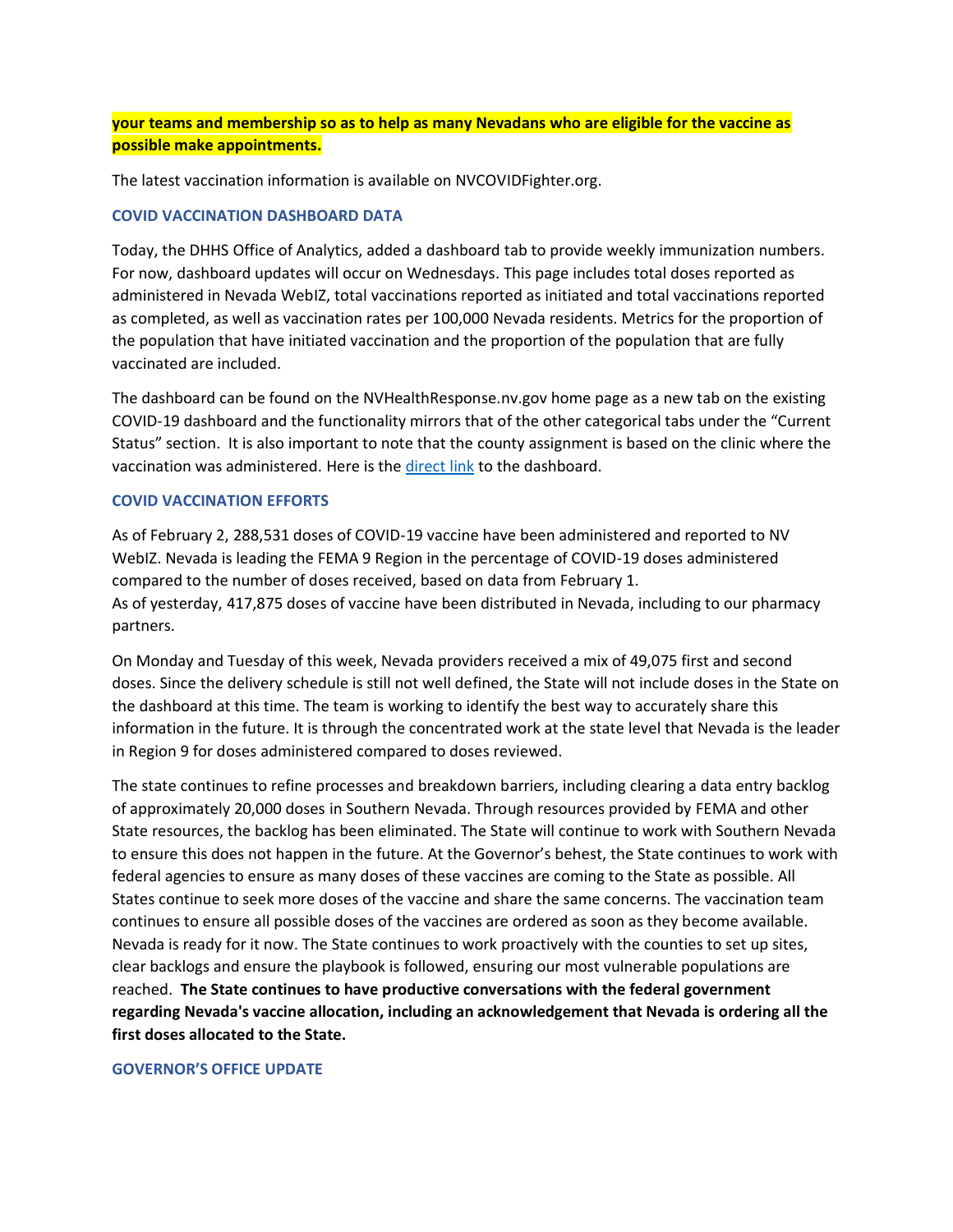On January 8, the State announced that Governor had convened a group of some of the best and brightest problem solvers in the State to start tearing down barriers around the vaccination distribution. The State team, including the experts from DHHS, Division of Emergency Management, the Nevada National Guard and many more have done incredible work to help get local sites up and running. The Governor tasked them with reviewing what is working right now, current challenges, and what can be done to as a State to solve any issues moving forward.

When the Governor put this effort together, Nevada was administering approximately 40% of doses received. **Yesterday, the State announced it has administered 76% of doses received.** Because of that hard work, and less than one month later, **Nevada is leading our FEMA Region, competing against states like California and Arizona.** That doesn't happen overnight and without a coordinated focus.

Just like with testing and so many other areas of the state's response, this wouldn't be possible without the support and operational expertise of the Nevada National Guard. The Governor's Office is proud of the work that's been done to make improvements, but there are still challenges and the States continues to strive every day to continue finding solutions. The State continues to strengthen partnerships at the local level and provide as much support as possible. As mentioned yesterday, the State requested and received 130 personnel from FEMA and HHS to assist local leaders with vaccinations and data entry.

The Governor said from the beginning that our response will be federally supported, state managed and locally executed. **The State is ready to move faster. We are just now waiting on doses.** Our goal at the State level is to ensure we provide as much support as possible to locals and help manage the process to ensure it not only runs efficiently, but fairly.



For more information on the latest COVID-19 data and trends in Nevada, [CLICK HERE](https://app.powerbigov.us/view?r=eyJrIjoiMjA2ZThiOWUtM2FlNS00MGY5LWFmYjUtNmQwNTQ3Nzg5N2I2IiwidCI6ImU0YTM0MGU2LWI4OWUtNGU2OC04ZWFhLTE1NDRkMjcwMzk4MCJ9)

## STATEWIDE CASES

280,707 total cases logged to date statewide

Cases Since Yesterday: 750 new cases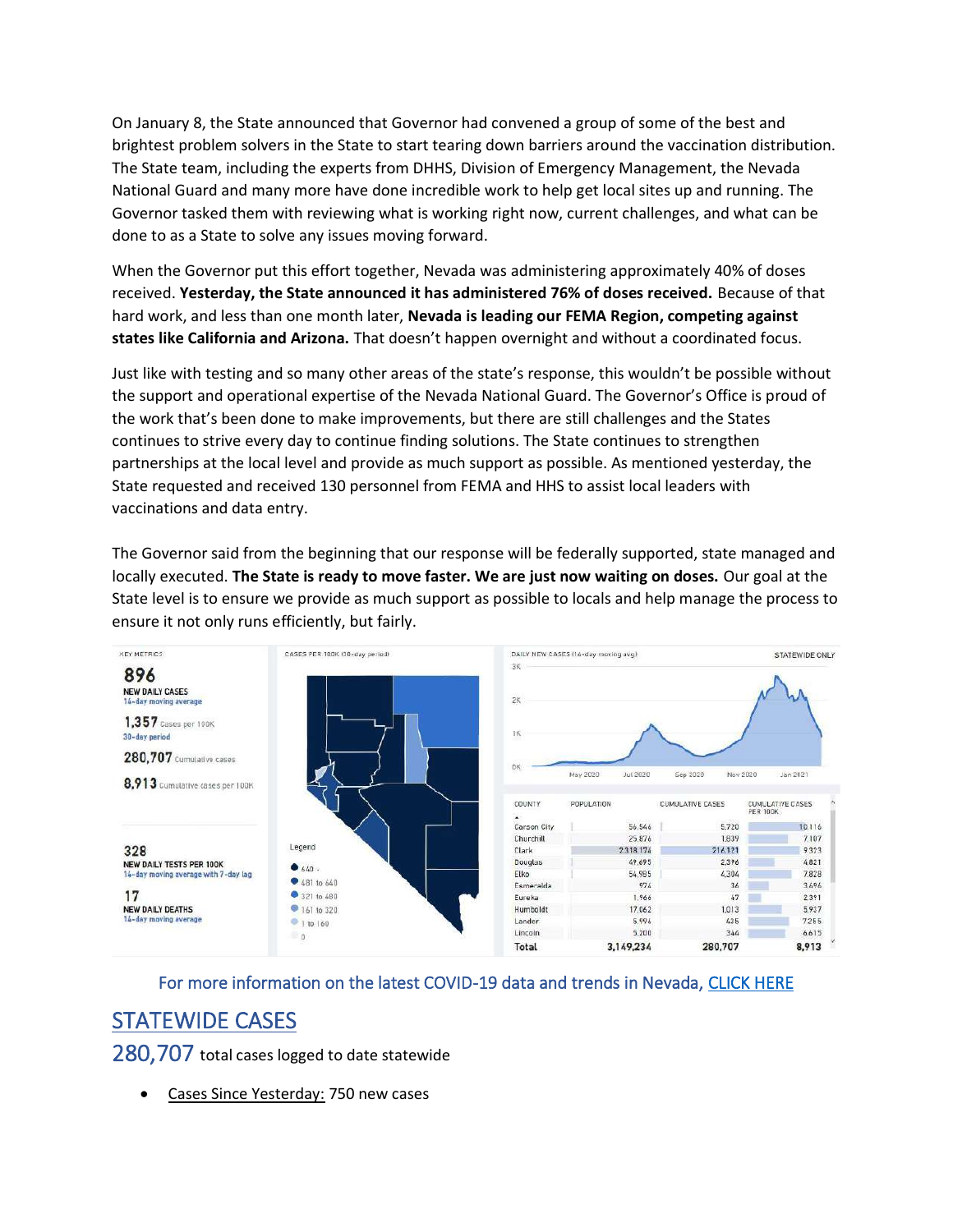- o 652 or approx. 86.9% were in Clark County.
- o 41 or approx. 5.5% were in Washoe County.
- o 57 or approx. 7.6% were spread throughout the rest of the State.
- For the most recent 7-day period, average case growth reached 976 new cases per day



# STATEWIDE TESTING & POSITIVITY RATES

### 2,511,160 total molecular tests completed to date statewide

### **1,339,525** total people tested

### **Nevada is reporting 49 additional COVID-19 deaths.**

- Statewide Test Positivity Rate (over last 14 days): 16.9% [\(Click here\)](https://app.powerbigov.us/view?r=eyJrIjoiMjA2ZThiOWUtM2FlNS00MGY5LWFmYjUtNmQwNTQ3Nzg5N2I2IiwidCI6ImU0YTM0MGU2LWI4OWUtNGU2OC04ZWFhLTE1NDRkMjcwMzk4MCJ9)
	- o Clark: 18.5%
	- o Washoe 11.6%
	- o Remaining Counties: [Click here](https://app.powerbigov.us/view?r=eyJrIjoiMjA2ZThiOWUtM2FlNS00MGY5LWFmYjUtNmQwNTQ3Nzg5N2I2IiwidCI6ImU0YTM0MGU2LWI4OWUtNGU2OC04ZWFhLTE1NDRkMjcwMzk4MCJ9)

### HOSPITALIZATIONS

More information on hospitalization trends can be found on th[e Nevada Hospital Association](http://nvha.net/news-and-updates-on-the-covid-19) website.

### *Hospitalization data below is current as of February 2, 2021.*

- Hospitalizations related to COVID-19 are now at 1,145 (1,040 confirmed; 105 suspected).
- Statewide Hospital Occupancy Rates are at 80%
- Statewide Ventilator Use is at 45%, for all patients

### **NORTHERN COUNTIES**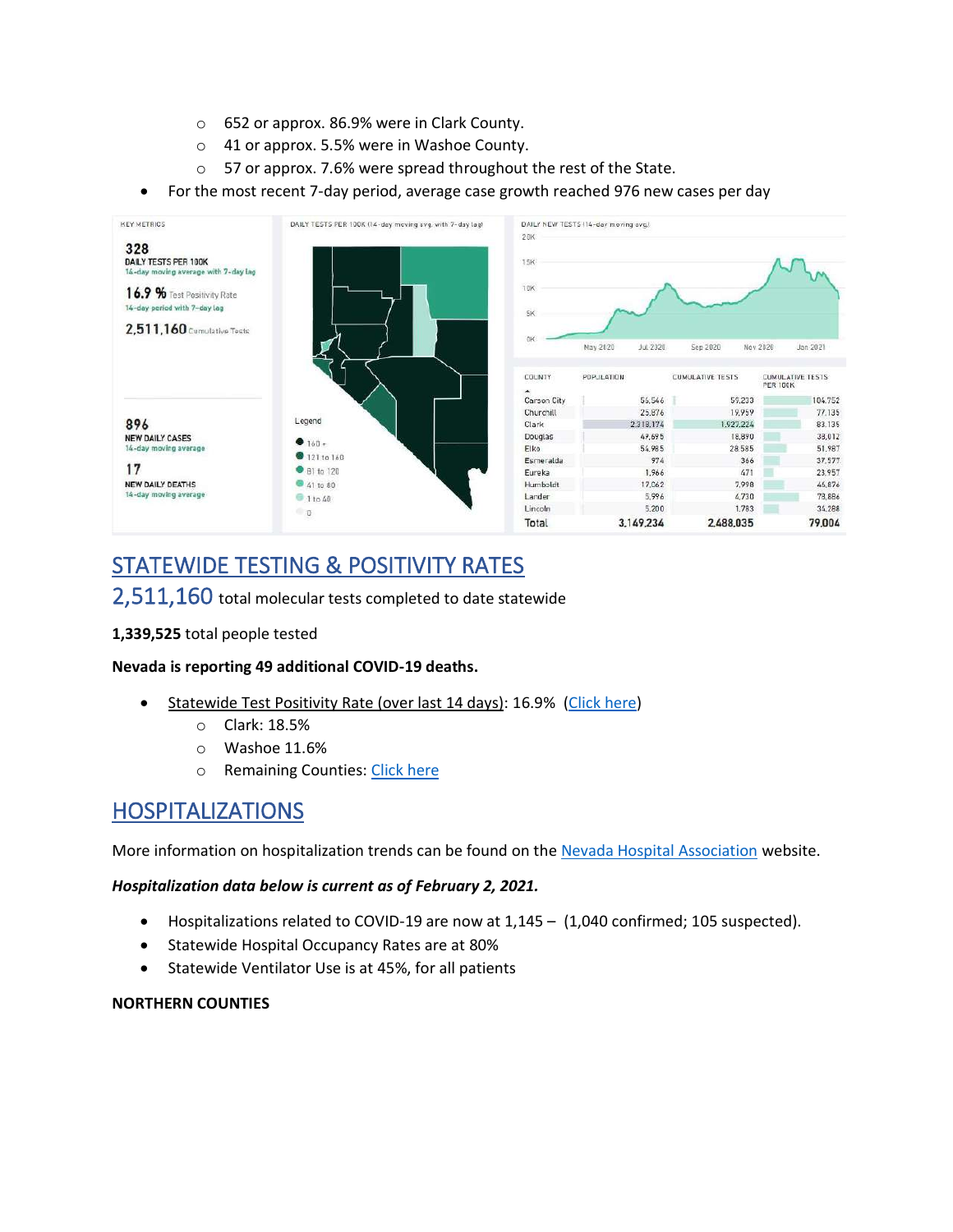

### **SOUTHERN COUNTIES**



### **RURAL COUNTIES**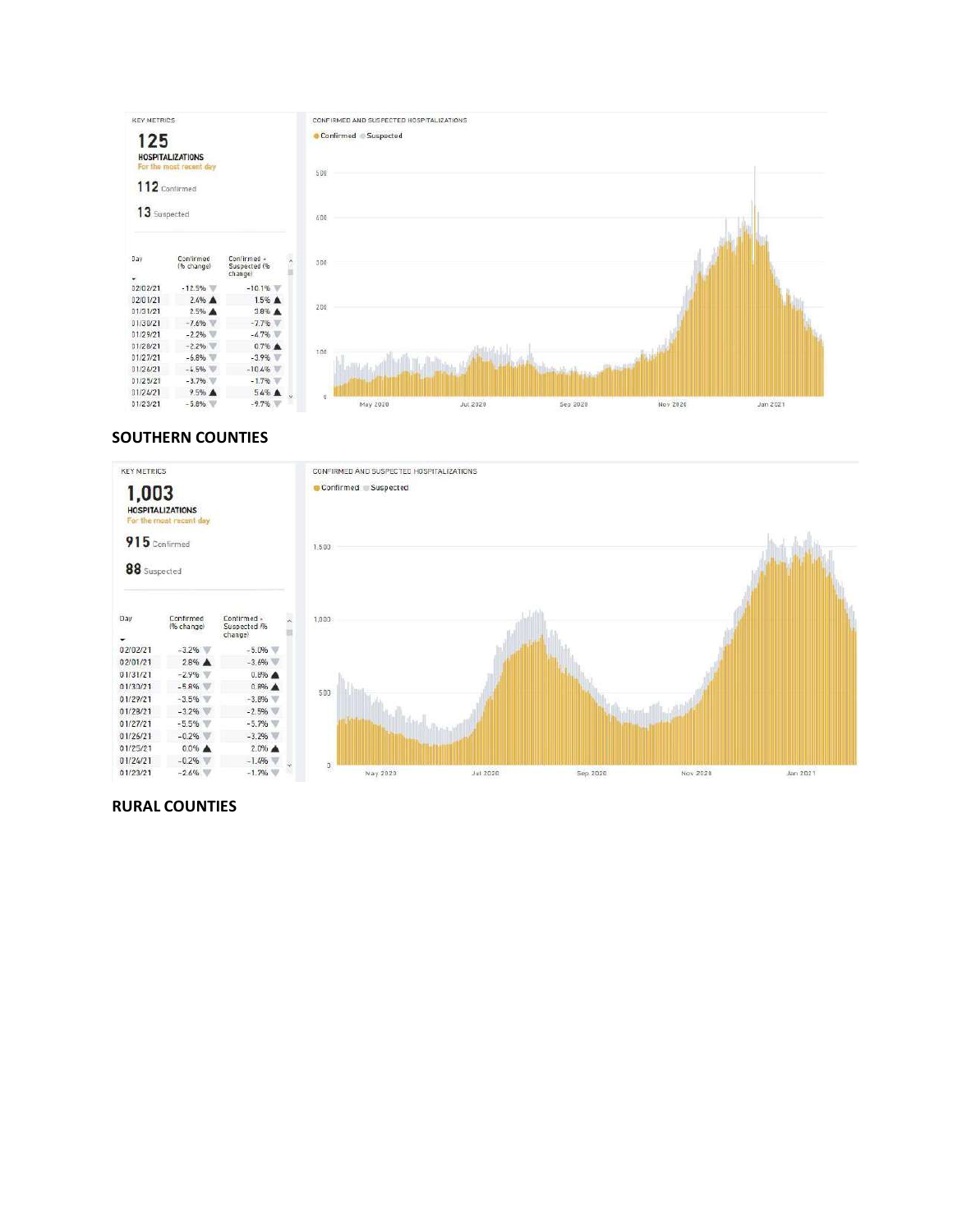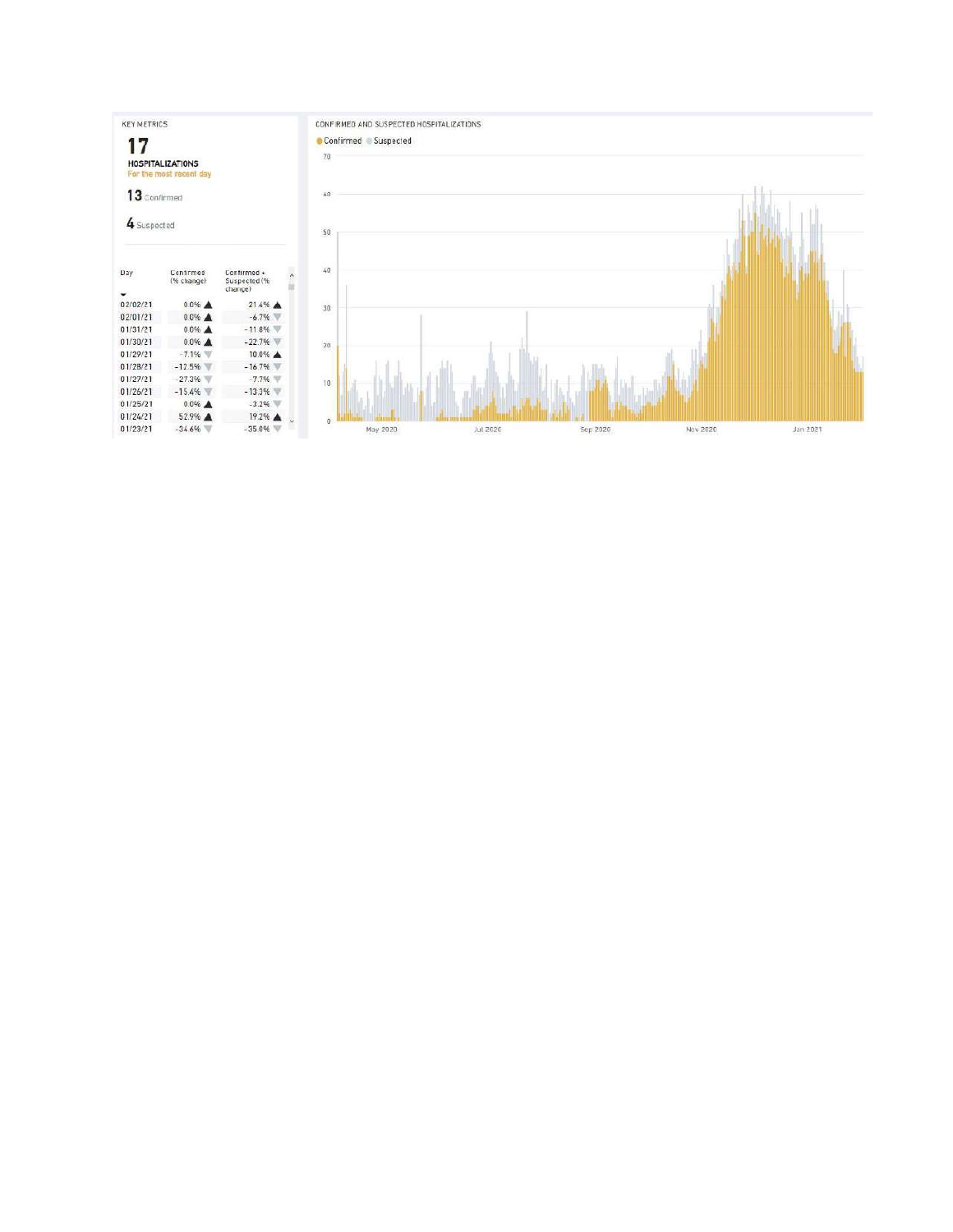





Reminder: The daily stats will be phasing out by mid-February and a more in depth, weekly wrap-up will be released each Thursday.

If you continue to need daily updates, charts, and information, you are encouraged to send your name. address, position, and employer information to covid@nhva.net and request access to our Healthcare Infrastructure Surveillance System.

All requests will be evaluated based on a need-to-know and follow-up information may be requested prior to granting access. Please allow 5-7 business days for any response.

## HELPFUL DASHBOARDS